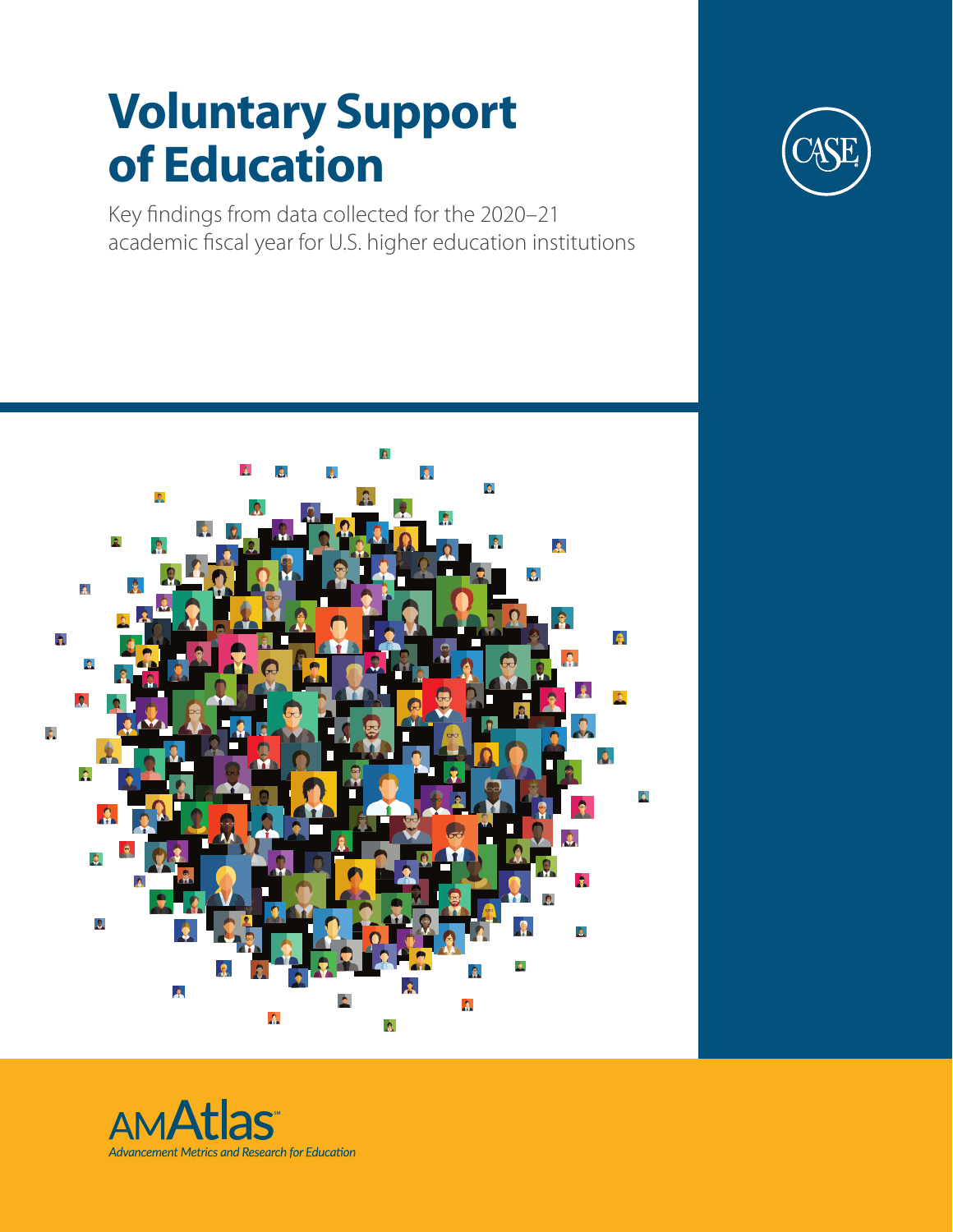© 2022 Council for Advancement and Support of Education Original publication date: February 2022

All rights reserved. No part of the material protected by this copyright may be reproduced or used in any form, electronic or mechanical, including photocopying, recording, or by any information storage and retrieval system, without written permission from the Council for Advancement and Support of Education.

Limit of Liability/Disclaimer: While the publisher has used its best efforts in preparing this document, it makes no representations or warranties in respect to the accuracy or completeness of its contents. No liability or responsibility of any kind (to extent permitted by law), including responsibility for negligence is accepted by the Council for Advancement and Support of Education, its servants, or agents. All information gathered is believed correct at publication date. Neither the publisher nor the author is engaged in rendering legal, accounting, or other professional services. If legal advice or other expert assistance is required, the services of a competent professional should be sought.

#### **AUTHOR**

Ann E. Kaplan, Senior Director, Voluntary Support of Education Survey, CASE

#### **COVER ART CREDIT**

© aelitta / iStock / Getty Images Plus

#### **FOR MORE INFORMATION, CONTACT:**

Ann E. Kaplan Senior Director, Voluntary Support of Education Survey CASE akaplan@case.org +1-917-979-4827



**COUNCIL FOR ADVANCEMENT AND SUPPORT OF EDUCATION**

Advancing education to transform lives and society.

**case.org**

London Mexico City Singapore Washington, D.C.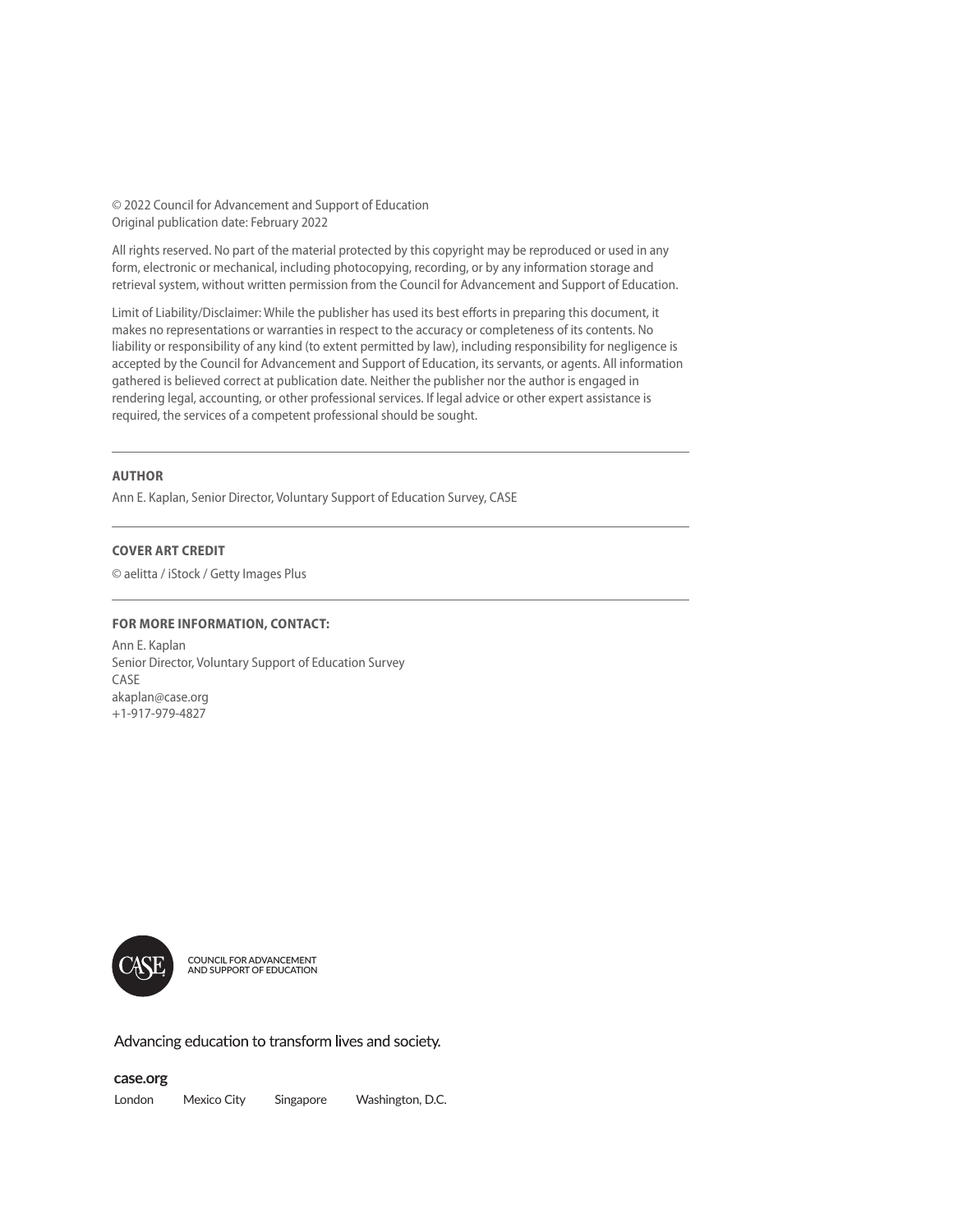# **CONTENTS**

| Gifts to Endowments and Unrestricted Gifts Rose Sharply. Gifts to Associate's,  |  |
|---------------------------------------------------------------------------------|--|
| Giving from Alumni Rose the Most, Followed by the Other Organizations Category, |  |
|                                                                                 |  |
| Nine Gifts of \$100 Million or More Received by Survey Respondents9             |  |
|                                                                                 |  |
|                                                                                 |  |
|                                                                                 |  |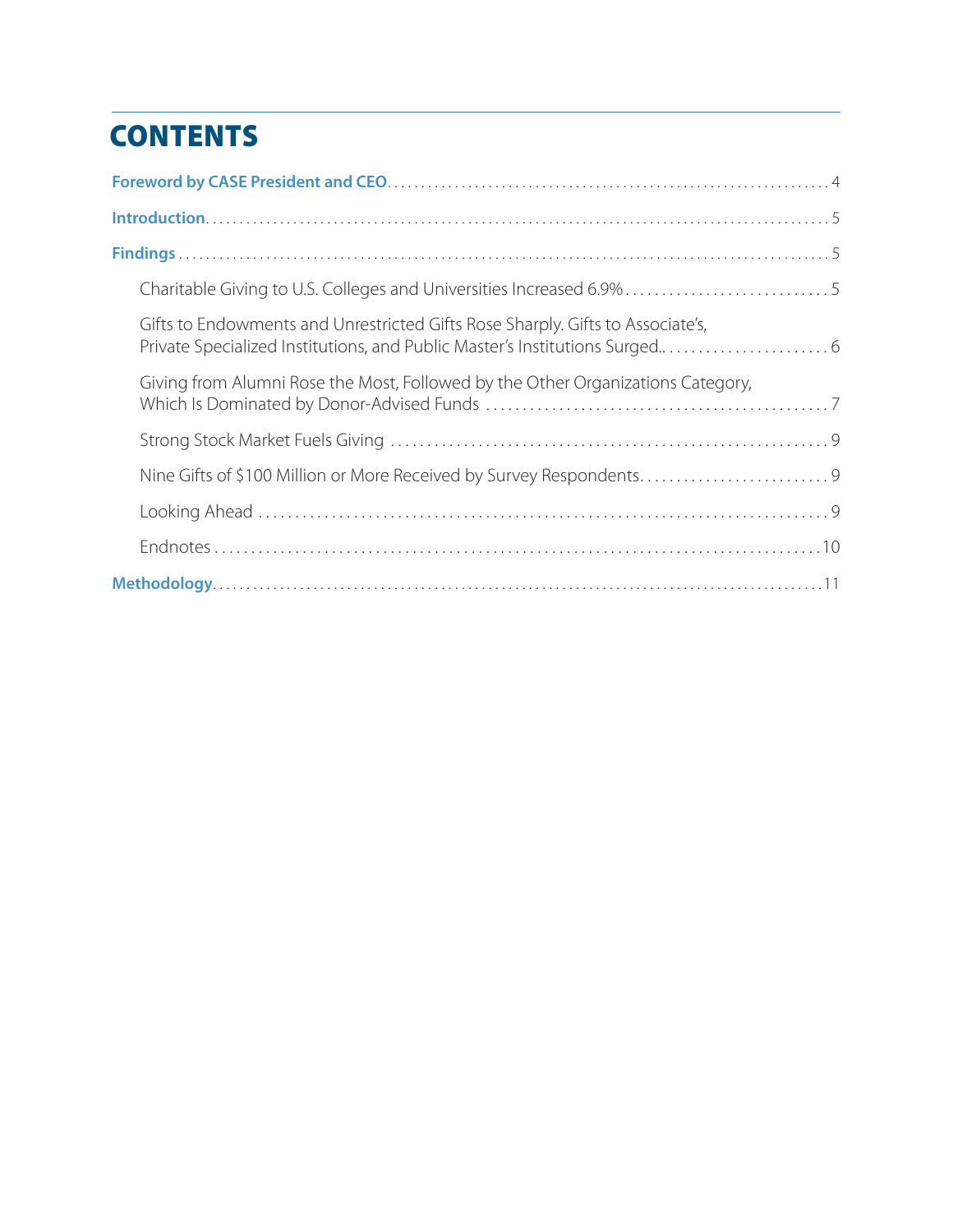# Foreword by CASE President and CEO

I am pleased to introduce the 64th annual report on findings from the CASE Voluntary Support of Education (VSE) survey, the definitive source of data for measuring the level of charitable support for higher education institutions in the United States. Following a year in which charitable giving to higher education was virtually unchanged, giving in 2021 rose 6.9%. This truly provides a 'spring of hope' in the midst of 'the worst of times' of the global pandemic.

Addressing critical needs may have motivated some of the increase in support. Giving to colleges and universities provides funding for students in need of financial aid and helps maintain the physical and financial infrastructure of these valuable institutions. The connection between institutions and contributors is powerful and lasting, and in times of need, donors who can do so invest in the institutions they care about and whose missions they most align with. When faced with sweeping challenges such as those in our present historical moment, our human impulse to care for each other inspires generosity.

This year's report highlights a surge of alumni giving, leadership among wealthy philanthropists, and an influx of gifts to underfunded institutions such as two-year colleges and historically black colleges and universities (HBCUs). Giving to restricted endowments, which are often earmarked for scholarships, increased significantly as the need for student financial aid was heightened during the pandemic. Gifts with no restrictions whatsoever surged by 30.2%. Strong support through the most substantial donations contributed to some of these gains as well. Eight research/doctoral universities and one private baccalaureate institution received single philanthropic gifts of \$100 million or more, totaling \$1.46 billion.

As we enter 2022, we are excited to continue to track how these patterns of support evolve. We will be incorporating *CASE Global Reporting Standards*, released in March 2021, to all CASE AMAtlas benchmarking surveys, including the CASE VSE. While CASE currently provides philanthropic benchmarks in the U.S., U.K./ Ireland, Canada, and Australia/New Zealand, having transparent, consistent, and ethical reporting of contributions across the globe will allow CASE to create benchmarks regardless of country or sector, bringing our members even more robust insights. This is one more step we take as your professional association to define the competencies and standards for the profession of advancement, and lead and champion their dissemination and application across the world's educational institutions, thus providing you with the resources you need to deliver strategic advancement leadership.

I am immensely grateful for all those involved in achieving these transformational outcomes for education. These results demonstrate remarkable leadership and dedication from advancement professionals, institutional leaders, and donors in their commitment to advancing education to transform lives and society.

Let me convey my warmest thanks to all who participated in the 2021 survey.

#### **Sue Cunningham**

*President and CEO,* CASE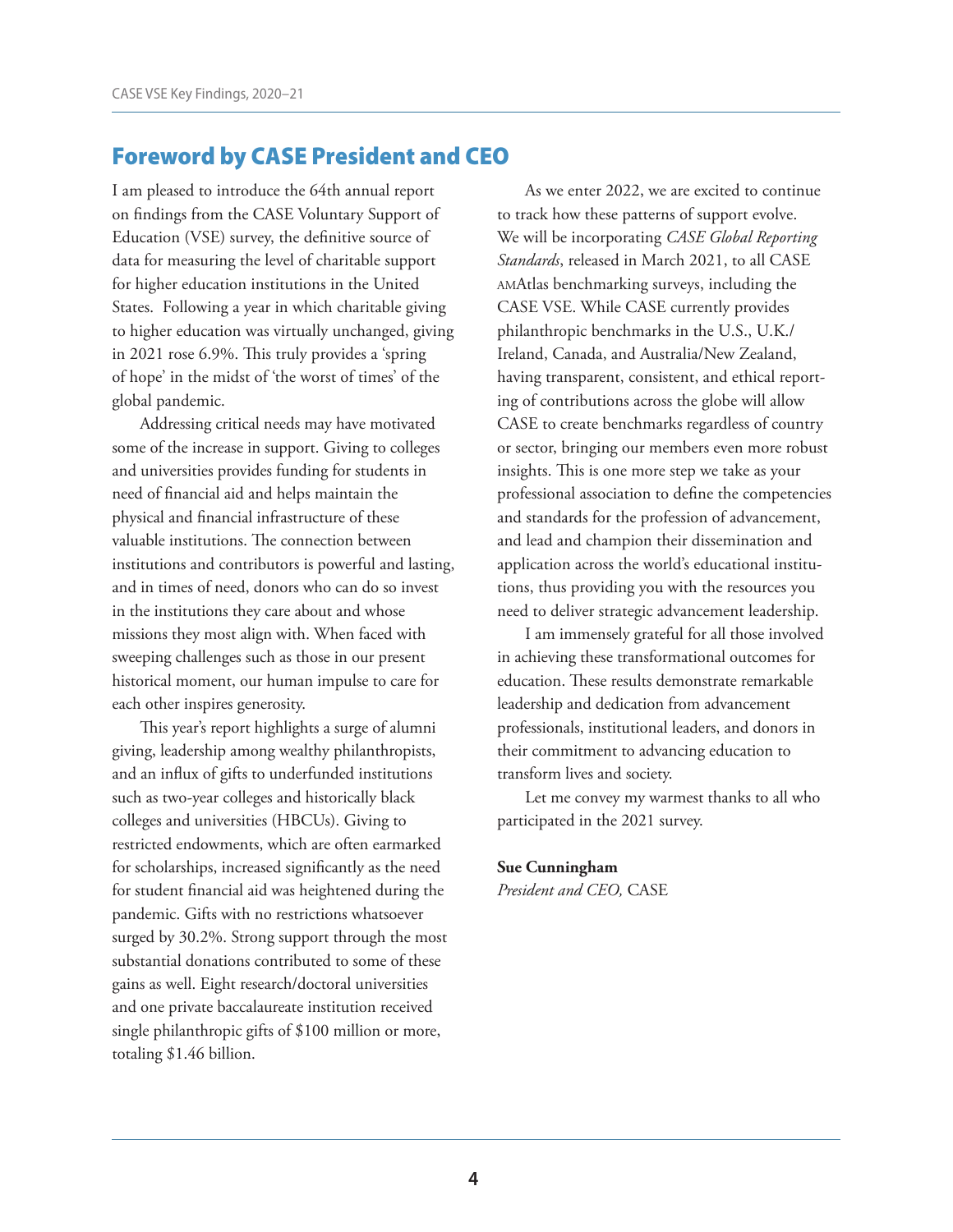# Introduction

Since 1957, the Voluntary Support of Education (VSE) annual survey has collected data on fundraising outcomes in higher education institutions in the United States. It is the definitive source of information on philanthropic support of those institutions. Data from the survey are used to estimate total charitable support of all institutions of higher education in the nation, including nonrespondents.

Survey respondents must adhere to the *Reporting Standards and Management Guidelines*, first published jointly with the National Association of College and University Business Officers (NACUBO) in 1982. CASE updated the standards in 1996, 2004, and 2009.

In March 2021, CASE published the *CASE*  Global Reporting Standards, 1st Edition.<sup>1</sup> The VSE survey will adopt these standards for the 2022 survey. The standards will not greatly affect which contributions are counted, but they clarify how to value certain transactions. Among the changes to the 2022 survey is that donor-advised funds will appear as a distinct donor type, given the significant role such entities play in contemporary philanthropy.

The new standards are anchored by the following principle: Educational Philanthropy is

the voluntary act of providing private financial support to nonprofit educational institutions. To be categorized as philanthropy in keeping with CASE standards, such financial support must be provided for the sole purpose of benefiting the institution's mission and its social impact, without the expressed or implied expectation that the donor will receive anything more than recognition and stewardship as the result of such support.2

A summary of the key findings from the 2020–21 academic fiscal year follows. The raw survey data are available in AMAtlas Data Miner, the online benchmarking program, which is a CASE member benefit and is available to non-educational institutions by subscription.

## Findings

### **CHARITABLE GIVING TO U.S. COLLEGES AND UNIVERSITIES INCREASED 6.9%**

According to the VSE survey, voluntary support of higher education institutions in the United States increased 6.9% in the fiscal year ending June 30, 2021. Given the modest level of inflation during the period studied, which occurred before the consumer price index began to climb sharply, the increase was 5.1% in real terms. (See Figure 1.)

**Figure 1: Estimated Voluntary Support of Higher Education by Source and Purpose, 2020 and 2021** (Dollars in Millions)

|                                | 2020          |            | 2021          |            | Percentage Change<br>2020 to 2021 |                  |
|--------------------------------|---------------|------------|---------------|------------|-----------------------------------|------------------|
|                                | Amount        | Percentage | Amount        | Percentage |                                   | Adj. for         |
|                                | <b>Raised</b> | of Total   | <b>Raised</b> | of Total   | Current \$                        | <b>Inflation</b> |
| <b>Total Voluntary Support</b> | \$49,500      | 100.0      | \$52,900      | 100.0      | 6.9                               | 5.1              |
| Source                         |               |            |               |            |                                   |                  |
| Alumni                         | \$11,060      | 22.3       | \$12,250      | 23.2       | 10.8                              | 8.9              |
| Nonalumni Individuals          | 8.630         | 17.4       | 8,800         | 16.6       | 2.0                               | 0.3              |
| Corporations                   | 6.630         | 13.4       | 7,000         | 13.2       | 5.6                               | 3.8              |
| <b>Foundations</b>             | 16.440        | 33.2       | 17.500        | 33.1       | 6.4                               | 4.7              |
| <b>Other Organizations</b>     | 6.740         | 13.6       | 7.350         | 13.9       | 9.1                               | 7.3              |
| <b>Purpose</b>                 |               |            |               |            |                                   |                  |
| <b>Current Operations</b>      | \$30,500      | 61.6       | \$32,300      | 61.1       | 5.9                               | 4.2              |
| <b>Capital Purposes</b>        | 19,000        | 38.4       | 20,600        | 38.9       | 8.4                               | 6.6              |

Due to rounding, dollar totals in tables and figures may not add up and percentages may not equal 100.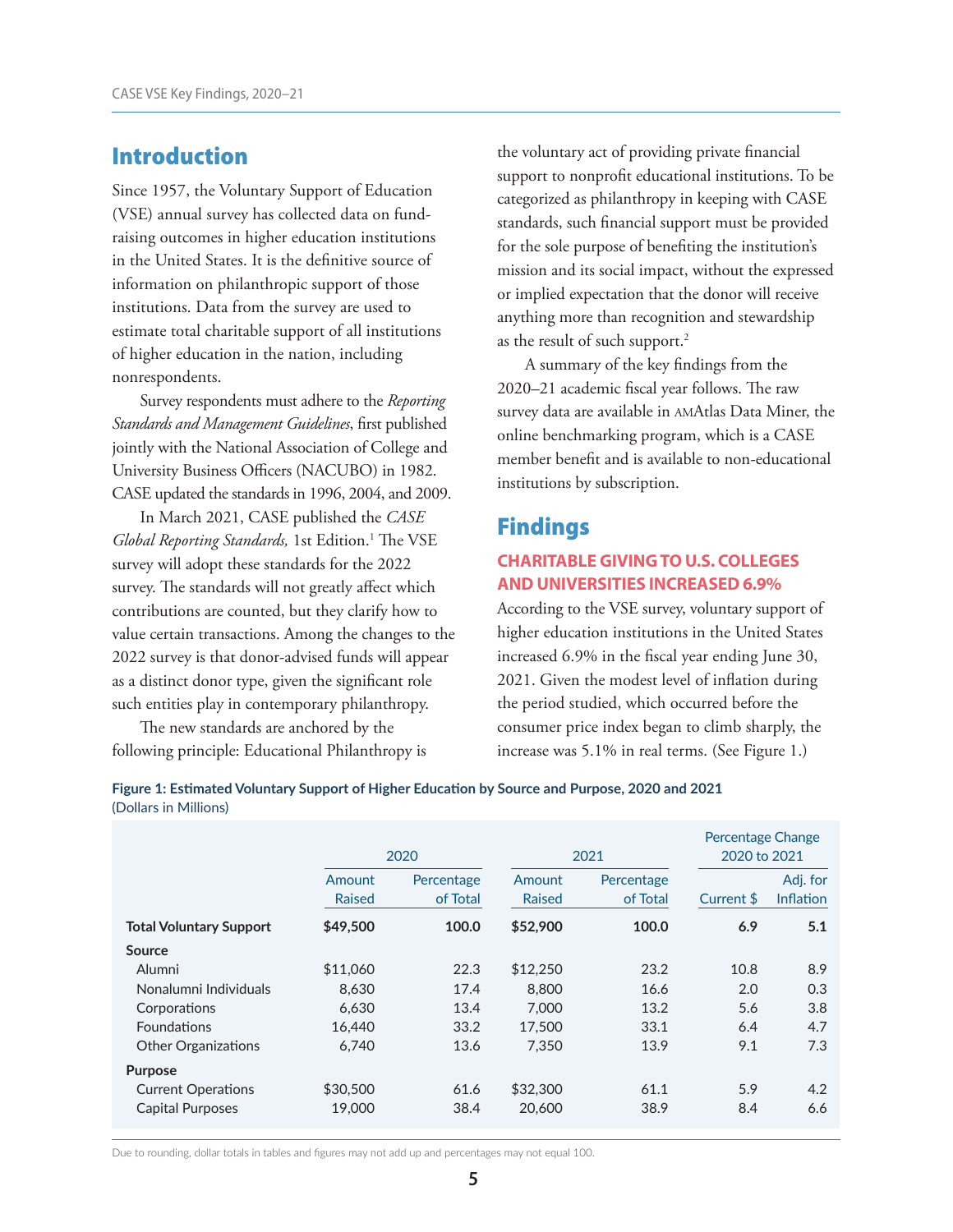### **GIFTS TO ENDOWMENTS AND UNRESTRICTED GIFTS ROSE SHARPLY. GIFTS TO ASSOCIATE'S, PRIVATE SPECIALIZED, AND PUBLIC MASTER'S INSTITUTIONS SURGED.**

Gifts for capital purposes rose 8.4%. Gifts for current operations grew 5.9%. Two findings among survey respondents highlight the factors that drove these increases. (See Figure 1.)

Unrestricted contributions, while they represent only 7.4% of contributions to survey respondents, increased 30.2%, which is an unprecedented level of growth for this type of donation. (See Figure 2.) Further examination of individual survey responses indicates that underlying much of this growth were large contributions, many of them without restriction, that MacKenzie Scott<sup>3</sup> directed to institutions that typically raise relatively small amounts.

For example, associate's institutions that replied to the survey received 52.5% more in 2021 than in 2020, largely due to those gifts. (See Figure 3.) Scott's philanthropy also affected giving to certain historically black public master's institutions.

Private specialized institutions that participated in the survey reported strong growth as well, in part due to a contribution from Michael Bloomberg to a historically black medical school respondent and to a gift from the Lilly Endowment, as part of its Mutual Ministry Initiative, to a theological seminary respondent.

|                                       | <b>All Institutions Reporting</b> |            |                            |              |            | <b>Core Group</b>                 |                        |                                     |
|---------------------------------------|-----------------------------------|------------|----------------------------|--------------|------------|-----------------------------------|------------------------|-------------------------------------|
|                                       |                                   | 2020       |                            | 2021         |            |                                   |                        |                                     |
| Purpose of Support                    | Amount                            | % of Total | Average per<br>Institution | Amount       | % of Total | Average per<br><b>Institution</b> | % Change<br>in Average | % Change in<br><b>Total Support</b> |
| <b>Current Operations</b>             |                                   |            |                            |              |            |                                   |                        |                                     |
| Unrestricted                          | \$2,475,238                       | 6.4        | \$2,835                    | \$3,057,355  | 7.4        | \$3,539                           | 24.8                   | 30.2                                |
| Restricted                            | 20,981,367                        | 54.4       | 24,034                     | 21,753,873   | 52.4       | 25,178                            | 4.8                    | 3.7                                 |
| Total                                 | \$23,456,605                      | 60.8       | \$26,869                   | \$24,811,228 | 59.8       | \$28,717                          | 6.9                    | 6.3                                 |
| <b>Capital Purposes</b>               |                                   |            |                            |              |            |                                   |                        |                                     |
| <b>Deferred Gifts</b>                 | \$443,995                         | 1.2        | \$509                      | \$333.331    | 0.8        | \$386                             | $-24.1$                | $-25.0$                             |
| Property, Buildings,<br>and Equipment | 4,505,120                         | 11.7       | 5,161                      | 4,436,169    | 10.7       | 5,134                             | $-0.5$                 | $-1.1$                              |
| Endowment:<br>Income Unrestricted     | 436,814                           | 1.1        | 500                        | 500,761      | 1.2        | 580                               | 15.8                   | $-1.7$                              |
| Endowment:                            |                                   |            |                            |              |            |                                   |                        |                                     |
| <b>Income Restricted</b>              | 9,754,775                         | 25.3       | 11,174                     | 11,393,656   | 27.5       | 13,187                            | 18.0                   | 16.7                                |
| Loan Funds                            | 6,386                             | < 0.1      | 7                          | 6,517        | < 0.1      | 8                                 | 3.1                    | 0.1                                 |
| Total                                 | \$15,147,090                      | 39.2       | \$17,351                   | \$16,670,433 | 40.2       | \$19,294                          | 11.2                   | 9.6                                 |
| <b>Total All Purposes</b>             | \$38,603,694                      | 100.0      | \$44,220                   | \$41,481,661 | 100.0      | \$48,011                          | 8.6                    | 7.6                                 |
| Number of Institutions<br>Reporting   |                                   |            | 873                        |              |            | 864                               |                        | 822                                 |

**Figure 2: Voluntary Support by Purpose, 2020 and 2021** (Dollars in Thousands)

Data in this table only refer to those institutions that responded to the survey. National estimates on page 5 account for non-respondents and are higher.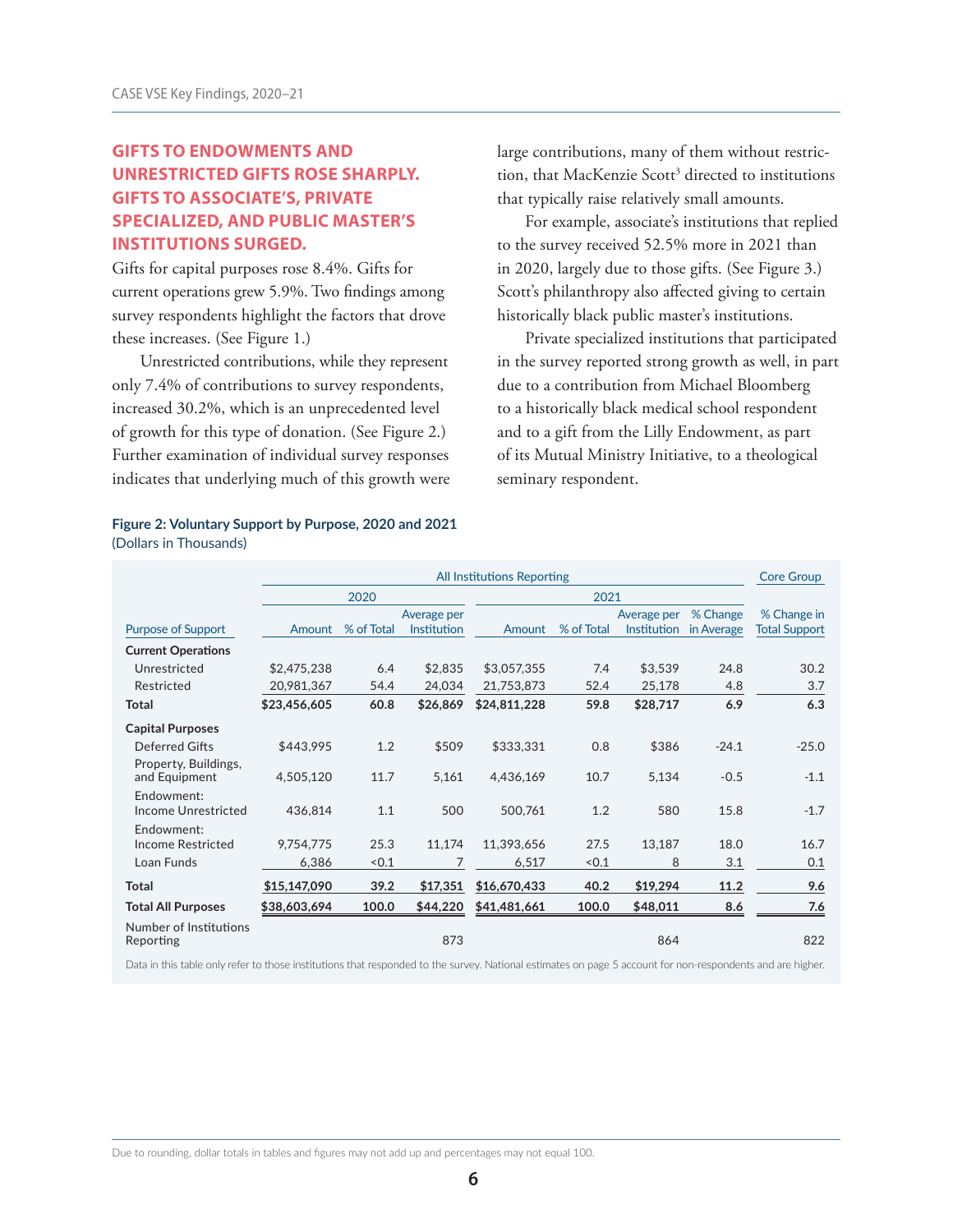#### **GIVING FROM ALUMNI ROSE THE MOST, FOLLOWED BY THE OTHER ORGANIZATIONS CATEGORY, WHICH IS DOMINATED BY DONOR-ADVISED FUNDS**

Gifts from alumni to their alma maters increased 10.8%. (See Figure 1.) Among 602 institutions that

provided details about alumni giving, capital purpose gifts from alumni rose 23.4%, and current operations gifts increased 6.3%. (See Figure 4.) Capital purpose giving in 2021 was largely in the form of gifts to endowment rather than buildings or other tangible property.

#### **Figure 3: Voluntary Support by Type of Institution, 2020 and 2021** (Dollars in Thousands)

|                               |                            | 2020         |                            | 2021         |                            |                                 |
|-------------------------------|----------------------------|--------------|----------------------------|--------------|----------------------------|---------------------------------|
| <b>Type of Institution</b>    | <b>Number</b><br>Reporting | Amount       | Average per<br>Institution | Amount       | Average per<br>Institution | % Change<br>in Total<br>Support |
| <b>Multiple Campuses</b>      |                            |              |                            |              |                            |                                 |
| Public                        | 19                         | \$4,453,776  | \$234,409                  | \$4,472,083  | \$235,373                  | 0.4                             |
| Research/Doctoral             | 256                        | 27,066,324   | 105,728                    | 29,012,541   | 113,330                    | 7.2                             |
| Private                       | 108                        | 15,870,523   | 146,949                    | 16,406,708   | 151,914                    | 3.4                             |
| Public                        | 148                        | 11,195,801   | 75,647                     | 12,605,834   | 85,175                     | 12.6                            |
| Master's                      | 224                        | 1,809,699    | 8,079                      | 2,271,643    | 10,141                     | 25.5                            |
| Private                       | 103                        | 869,777      | 8,444                      | 997,764      | 9,687                      | 14.7                            |
| Public                        | 121                        | 939,922      | 7,768                      | 1,273,879    | 10,528                     | 35.5                            |
| <b>Baccalaureate</b>          | 193                        | 2,843,211    | 14,732                     | 3,169,816    | 16,424                     | 11.5                            |
| Private                       | 162                        | 2,641,078    | 16,303                     | 2,972,109    | 18,346                     | 12.5                            |
| Public                        | 31                         | 202,133      | 6,520                      | 197,707      | 6.378                      | $-2.2$                          |
| Specialized                   | 32                         | 1,625,397    | 50,794                     | 1,671,867    | 52,246                     | 2.9                             |
| Private                       | 16                         | 178,590      | 11,162                     | 241,336      | 15,084                     | 35.1                            |
| Public                        | 16                         | 1,446,807    | 90,425                     | 1,430,530    | 89,408                     | $-1.1$                          |
| Associate's                   | 98                         | 187,439      | 1,913                      | 285,928      | 2,918                      | 52.5                            |
| Private                       | 0                          |              |                            |              |                            |                                 |
| Public                        | 98                         | 187,439      | 1,913                      | 285,928      | 2,918                      | 52.5                            |
| <b>Total All Institutions</b> | 822                        | \$37,985,845 | \$46,211                   | \$40,883,877 | \$49,737                   | 7.6                             |

These statistics reflect amounts reported by 822 institutions providing complete data both years.

Donor-advised funds have emerged as an increasingly significant donor category. Last year, other organizations contributed more than corporations for the first time since the survey's inception. This pattern continued in the current survey cycle. (See Figure 5.)

Among 423 institutions that reported on donor-advised funds, such entities represented 81.8% of their other organization giving. Donoradvised fund giving increased 26.5% in that group of respondents. In 2022, donor-advised funds will be tracked as a separate donor category.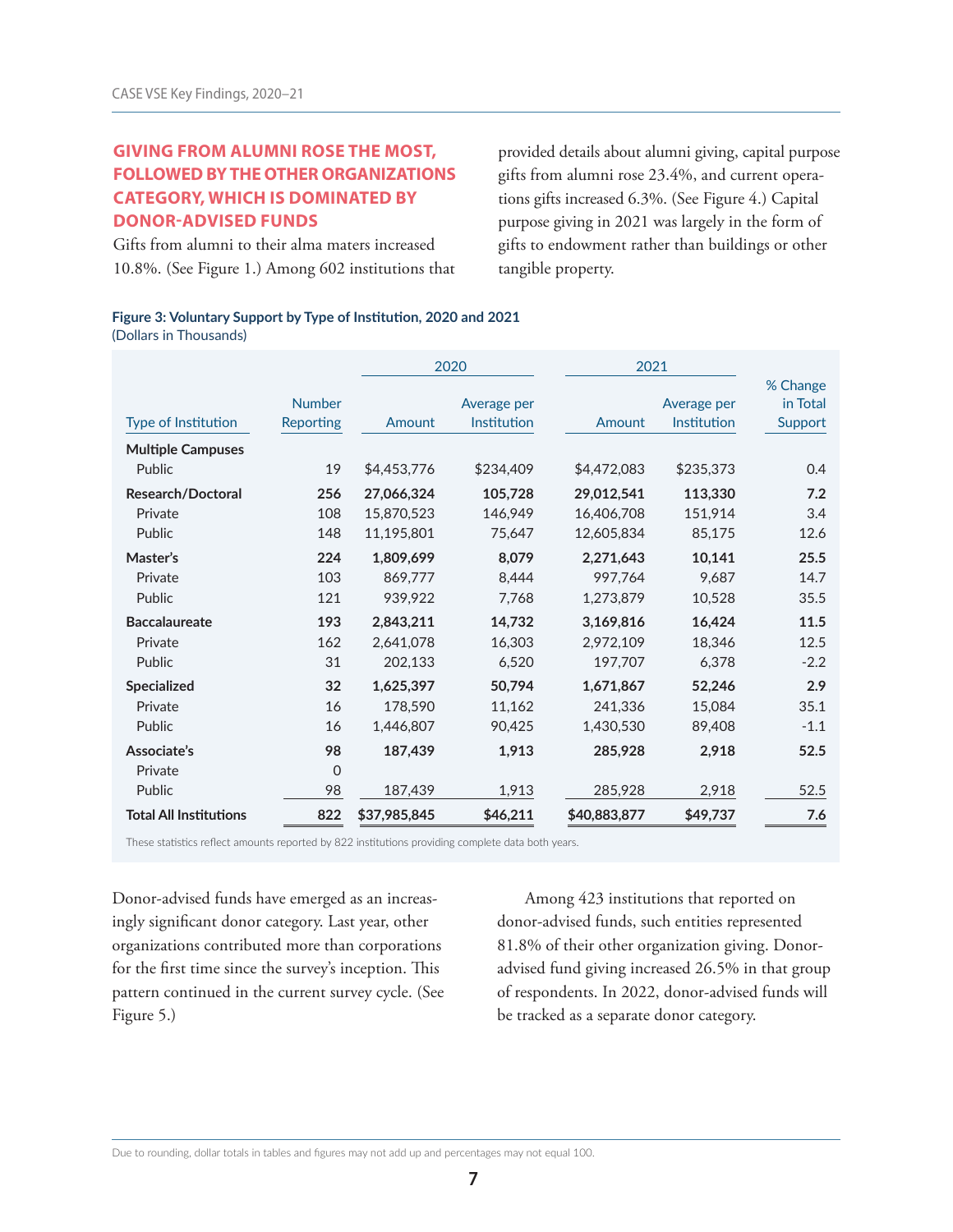|                               |                            | 2020                         |                            |                              | 2021                       | Percentage Change            |                            |
|-------------------------------|----------------------------|------------------------------|----------------------------|------------------------------|----------------------------|------------------------------|----------------------------|
| <b>Type of Institution</b>    | <b>Number</b><br>Reporting | Current<br><b>Operations</b> | Capital<br><b>Purposes</b> | Current<br><b>Operations</b> | Capital<br><b>Purposes</b> | Current<br><b>Operations</b> | Capital<br><b>Purposes</b> |
| <b>Multiple Campuses</b>      |                            |                              |                            |                              |                            |                              |                            |
| Public                        | 17                         | \$356,502                    | \$458,619                  | \$403,823                    | \$478,967                  | 13.3                         | 4.4                        |
| Research/Doctoral             | 207                        | 2.309.557                    | 2.444.899                  | 2.420.088                    | 2.958.393                  | 4.8                          | 21.0                       |
| Private                       | 80                         | 1,145,889                    | 1,339,668                  | 1,315,228                    | 1,473,383                  | 14.8                         | 10.0                       |
| Public                        | 127                        | 1,163,669                    | 1,105,231                  | 1,104,860                    | 1,485,009                  | $-5.1$                       | 34.4                       |
| Master's                      | 152                        | 169.745                      | 175.169                    | 181.606                      | 254.157                    | 7.0                          | 45.1                       |
| Private                       | 62                         | 88,048                       | 91.775                     | 93.875                       | 159.645                    | 6.6                          | 74.0                       |
| Public                        | 90                         | 81,697                       | 83,394                     | 87,732                       | 94.513                     | 7.4                          | 13.3                       |
| <b>Baccalaureate</b>          | 153                        | 447,312                      | 588,060                    | 482.355                      | 845,839                    | 7.8                          | 43.8                       |
| Private                       | 135                        | 428.650                      | 576,773                    | 462.685                      | 836.294                    | 7.9                          | 45.0                       |
| Public                        | 18                         | 18,662                       | 11,287                     | 19,669                       | 9.544                      | 5.4                          | $-15.4$                    |
| <b>Specialized</b>            | 21                         | 29,311                       | 31,756                     | 32,560                       | 29,231                     | 11.1                         | $-7.9$                     |
| Private                       | 8                          | 18,738                       | 21.248                     | 21.067                       | 8.014                      | 12.4                         | $-62.3$                    |
| <b>Public</b>                 | 13                         | 10,572                       | 10,508                     | 11.493                       | 21,217                     | 8.7                          | 101.9                      |
| Associate's                   | 52                         | 2,948                        | 4,641                      | 2,907                        | 3,070                      | $-1.4$                       | $-33.9$                    |
| Private                       | $\Omega$                   |                              |                            |                              |                            |                              |                            |
| Public                        | 52                         | 2,948                        | 4,641                      | 2,907                        | 3,070                      | $-1.4$                       | $-33.9$                    |
| <b>Total All Institutions</b> | 602                        | \$3,315,374                  | \$3,703,144                | \$3,523,339                  | \$4,569,657                | 6.3                          | 23.4                       |

#### **Figure 4: Alumni Giving for Current Operations and Capital Purposes by Type of Institution, 2020 and 2021** (Dollars in Thousands)

These statistics reflect amounts reported by institutions providing complete data both years.



#### **Figure 5: Voluntary Support by Source as a Percentage of Total Voluntary Support, 1991–2021**

Due to rounding, dollar totals in tables and figures may not add up and percentages may not equal 100.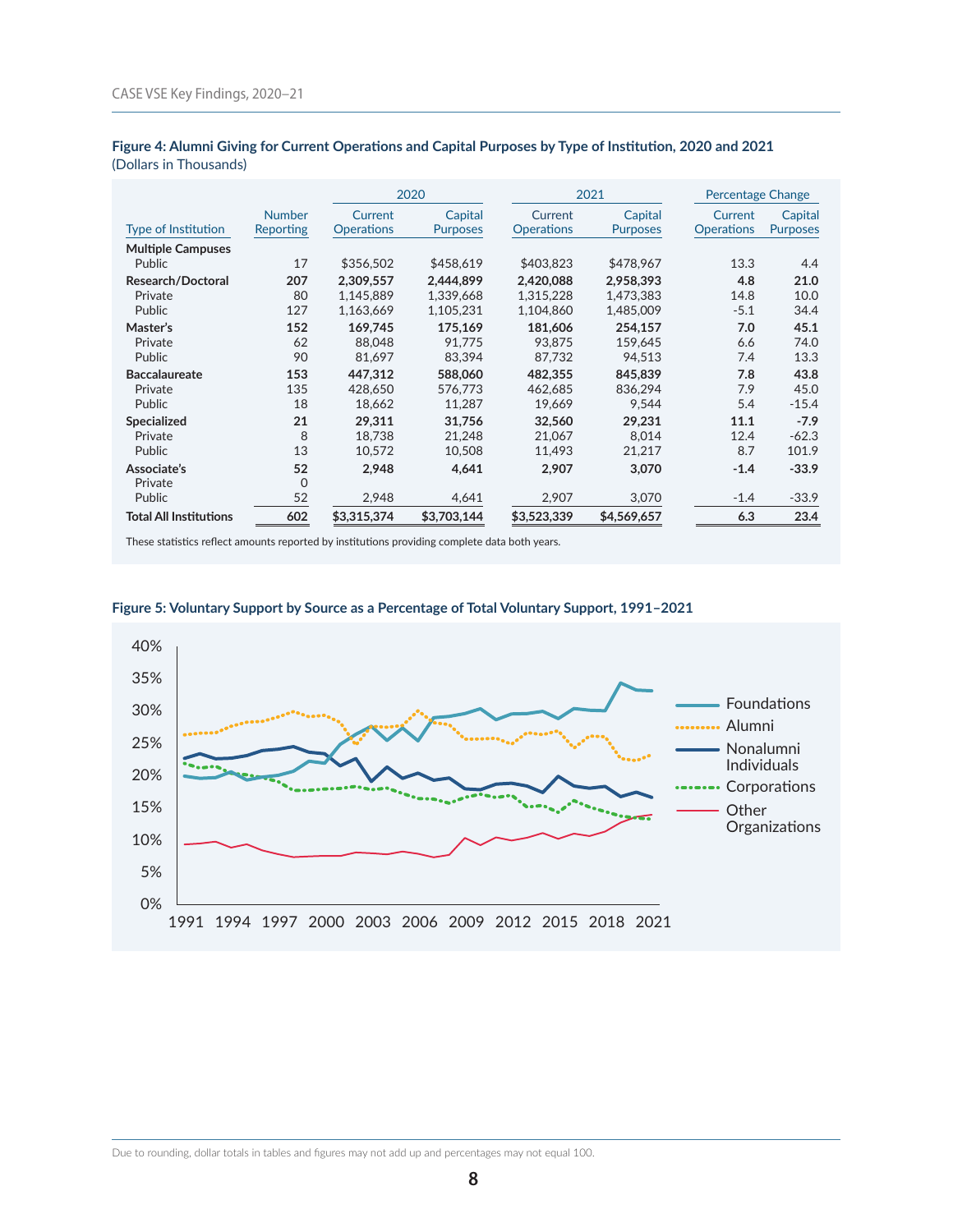#### **STRONG STOCK MARKET FUELS GIVING**

Colleges and universities receive most of their annual charitable gifts during two periods of the year. Those are the end of the calendar year, when individuals are finalizing their annual giving ahead of the tax season, and the end of the academic fiscal year, when institutions are communicating frequently with donors about annual goals. In both periods, the stock market made strong gains.<sup>4</sup> (See Figures 6 and 7.)

Large gifts often are made in the form of securities, and cash gifts also may increase in a strong market due to the platform of wealth created by assets held in the form of stock. In 2021, 393 survey respondents replied to a question about gifts of stock. They reported the number and value of such contributions rose—by 6.2% and 13%, respectively.

#### **Figure 6: Value of Stock Indexes from Beginning of Fiscal Year to End of Calendar Year 2020**

|                   | Dow Jones  |               |                       |            |  |
|-------------------|------------|---------------|-----------------------|------------|--|
|                   | Industrial | <b>NASDAQ</b> | <b>Stock Exchange</b> | Standard & |  |
|                   | Average    | Composite     | Composite             | Poor's 500 |  |
| $1$ -Jul-20       | 25,879.38  | 10,063.67     | 11,907.83             | 3,105.92   |  |
| $31 - Dec-20$     | 30,606.48  | 12,888.28     | 14.524.80             | 3,756.07   |  |
| Percentage Change | 18.3%      | 28.1%         | 22.0%                 | 20.9%      |  |

#### **Figure 7: Value of Stock Indexes from Beginning to End of 2021 Fiscal Year**

|                   | Dow Jones         |               | New York              |            |
|-------------------|-------------------|---------------|-----------------------|------------|
|                   | <b>Industrial</b> | <b>NASDAQ</b> | <b>Stock Exchange</b> | Standard & |
|                   | Average           | Composite     | Composite             | Poor's 500 |
| $1$ -Jul-20       | 25,879.38         | 10,063.67     | 11,907.83             | 3,105.92   |
| 30-Jun-21         | 34,502.51         | 14,503.95     | 16.555.35             | 4,297.50   |
| Percentage Change | 33.3%             | 44.1%         | 39.0%                 | 38.4%      |

#### **NINE GIFTS OF \$100 MILLION OR MORE RECEIVED BY SURVEY RESPONDENTS**

Eight research/doctoral universities and one private baccalaureate institution received single contributions of \$100 million or more. Together, these gifts totaled \$1.46 billion. In 2020, seven gifts of that magnitude totaled \$1.01 billion. In 2019, eight such contributions amounted to \$2.02 billion, and in 2018, seven donors contributed \$1.2 billion in nine-digit gifts.

#### **LOOKING AHEAD**

From the beginning of the 2022 fiscal year to Dec. 31, 2021, the four indexes CASE uses to gauge the stock market increased. However, they did not rise nearly as much as in the same period during the 2021 fiscal year. In addition, inflation increased sharply at the end of the calendar year, which could dampen giving from some sources.

Ideally, in addition to the state of the economy, we would want to consider the effects of advancement investment and activity at the institution level and of the examples set by prominent affluent donors. These elude precise measurement, unfortunately.

Based only on what we know about the economy in the first half of the 2022 fiscal year, we would expect giving to continue to rise, but not at the same level as it did in 2021.

Due to rounding, dollar totals in tables and figures may not add up and percentages may not equal 100.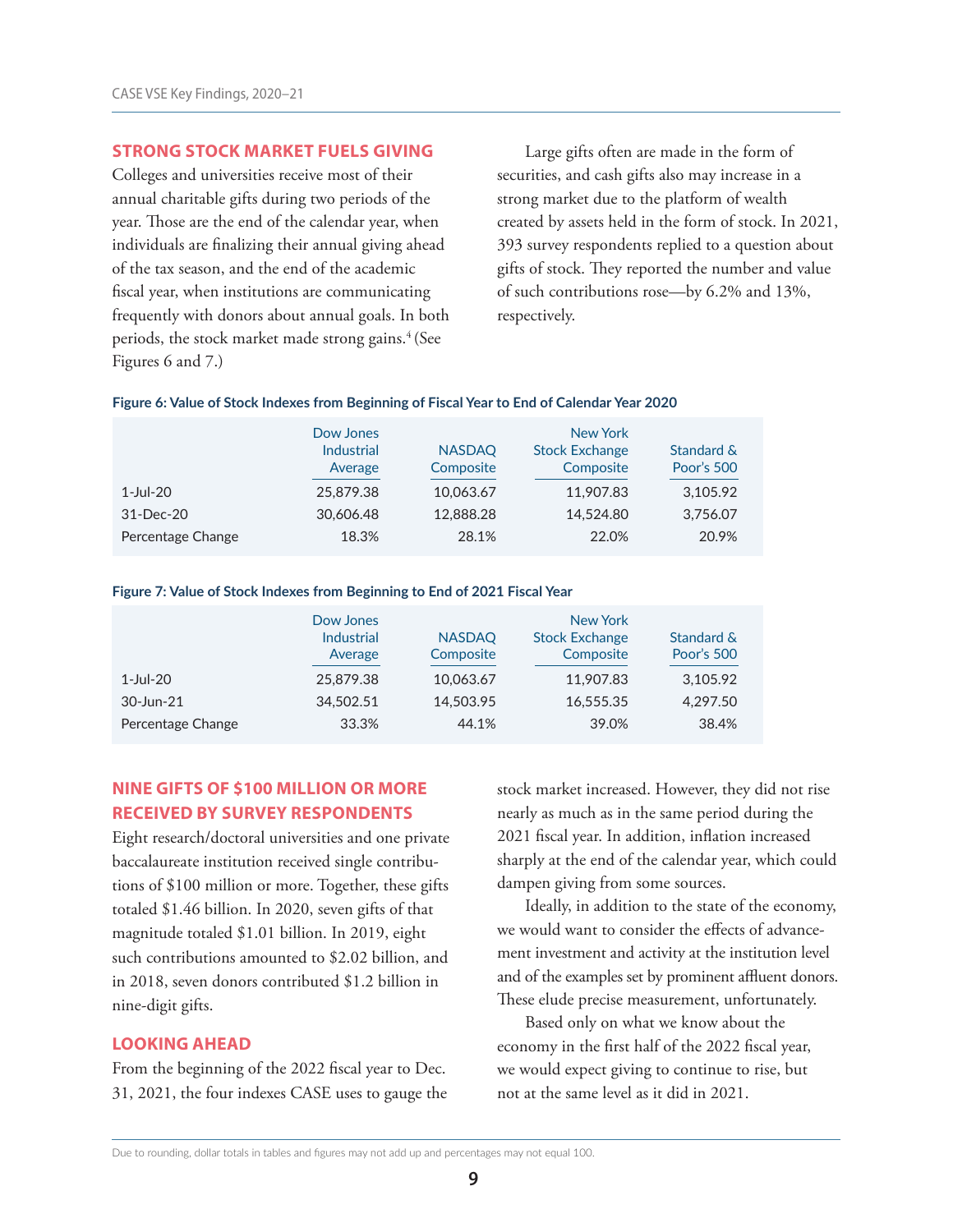#### **ENDNOTES**

- 1. *CASE Global Reporting Standards*, 1st ed., Washington, DC: Council for Advancement and Support of Education, 2021.
- 2. *Ibid*. p. xxxiv.
- 3. MacKenzie Scott is a philanthropist, an author, and the ex-wife of Amazon founder, Jeff Bezos, to whom she was married for 25 years.
- 4. finance.yahoo.com (downloaded January 5, 2022).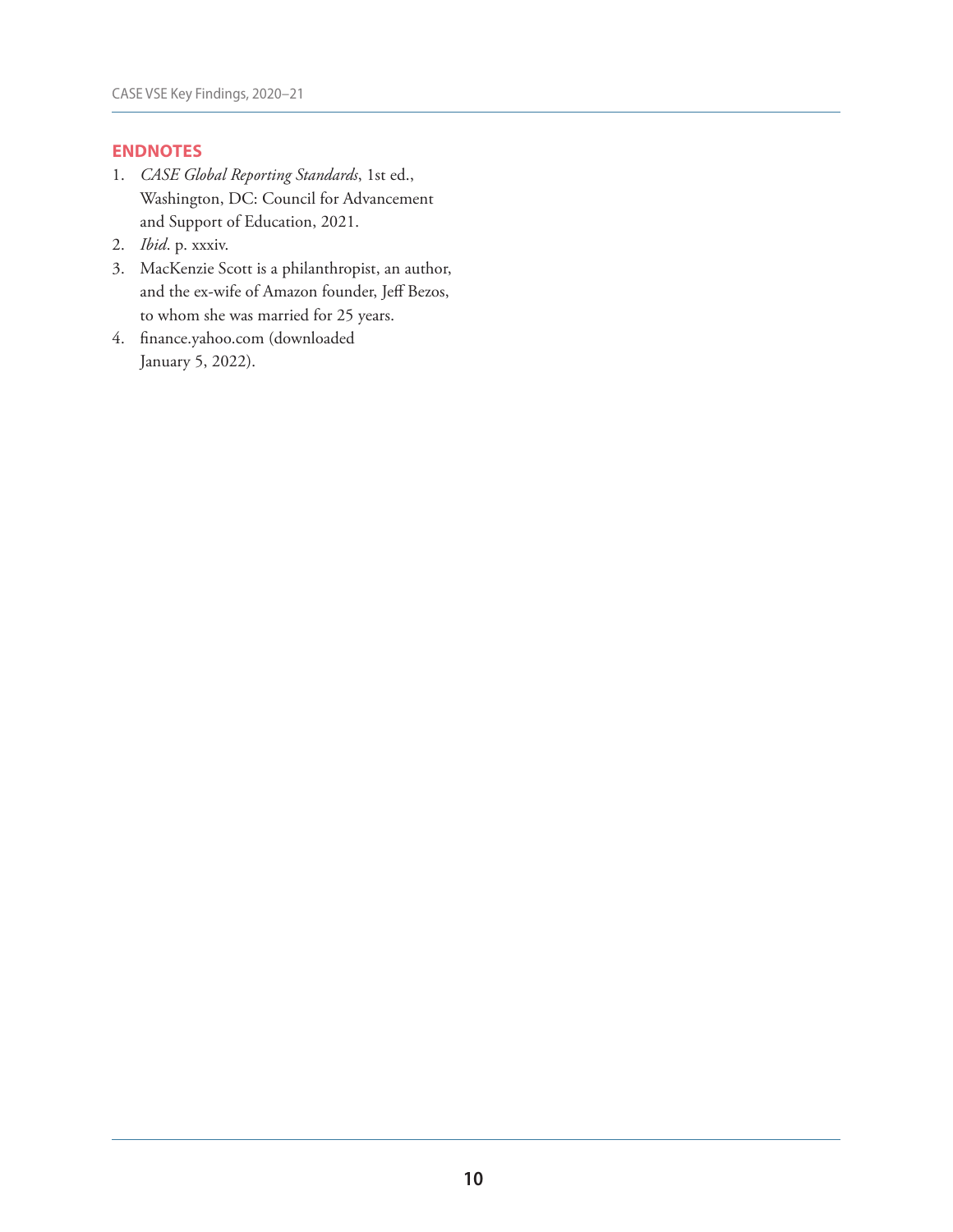# Methodology

The 2021 survey collected data on charitable gifts and grants raised from private sources for the fiscal year beginning July 1, 2020 and ending June 30, 2021 (with a few institutions reporting on different fiscal calendars).

Participation varied considerably by type of institution. The number of U.S. higher education participants in 2021 was 864. They represent about 27.2% of colleges and universities in the United States but raised 83.8% of total voluntary support of U.S. higher education institutions in the 2020–21 academic fiscal year. Note there are key differences between the amounts reported as national estimates and those that summarize survey responses, from which the national estimates are derived.

By developing national estimates each year, CASE can correct for annual differences in participation. CASE approaches the estimation process in two ways. First, CASE considers the percentage change in support by source group and by major purpose category among institutions that participate for two consecutive years—the core group of institutions. Since the core group's gift income typically represents more than 90% of all reported gift income, the group's data provide a robust set of benchmarks on year-to-year changes, which can be applied to the previous year's national estimates.

However, because the core group results may be more positive than those we would get were the survey to achieve full participation, CASE adjusts the degree of change in the national estimates downward as appropriate by comparison with the core group.

Second, CASE looks at participation by Carnegie classification, which groups higher education institutions into basic types. The average total support per type of nonparticipating institution varies from 15% to 30% of what was reported on average by participating institutions. Nonparticipants tend to be smaller, and there is a tendency not to participate after a weak year.

In addition, the response rate varies by Carnegie classification. Participation is highest among research/doctoral institutions and lowest among associate's (two-year) institutions. CASE derives estimates of support among nonparticipants by Carnegie classification. The sum of these estimates and the survey results are generally close to the national estimates arrived at by the first method described.

If not, CASE reviews and adjusts factors and weights until there is reasonable consistency across the entire model.